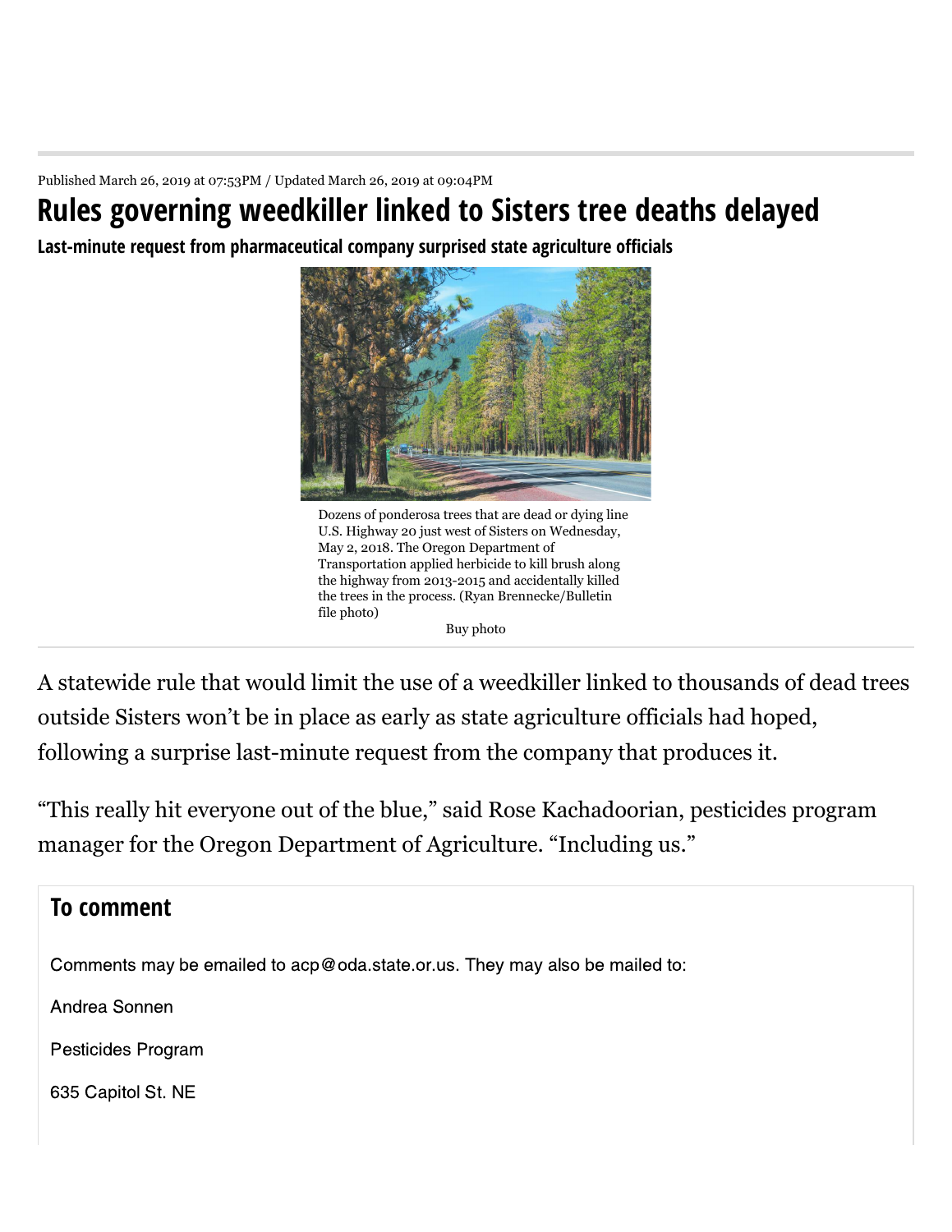Suite 100

The state agriculture agency announced Tuesday it will reopen its public comment period on a proposed rule that reduces where and when aminocyclopyrachlor, the active ingredient in the herbicide Perspective, may be used. The comment period will close April 5.

The decision was made in response to a request to delay implementation from Bayer, the pharmaceutical company that produces Perspective, two days before the new rule was set to go into place, Kachadoorian said.

In a letter dated March 20, Bayer called on ODA to postpone the rule for 90 days, in order to give the pharmaceutical company "sufficient time to provide additional facts, data and arguments" into the public record.

"Bayer anticipates that if ODA takes into account the full record … ODA will withdraw the proposed permanent rule or, at a minimum, re-purpose it with a significantly revised scope," the letter reads.

The letter cites an obscure portion of Oregon statute that requires agencies to delay implementing rules for between 21 and 90 days if an interested party requests it under specific circumstances. Kachadoorian said the statute is designed to keep citizens from being blindsided by a new rule.

Kachadoorian noted that the earliest the new rule could now take effect is mid-April.

"We were pretty much set to file the final paperwork," she said.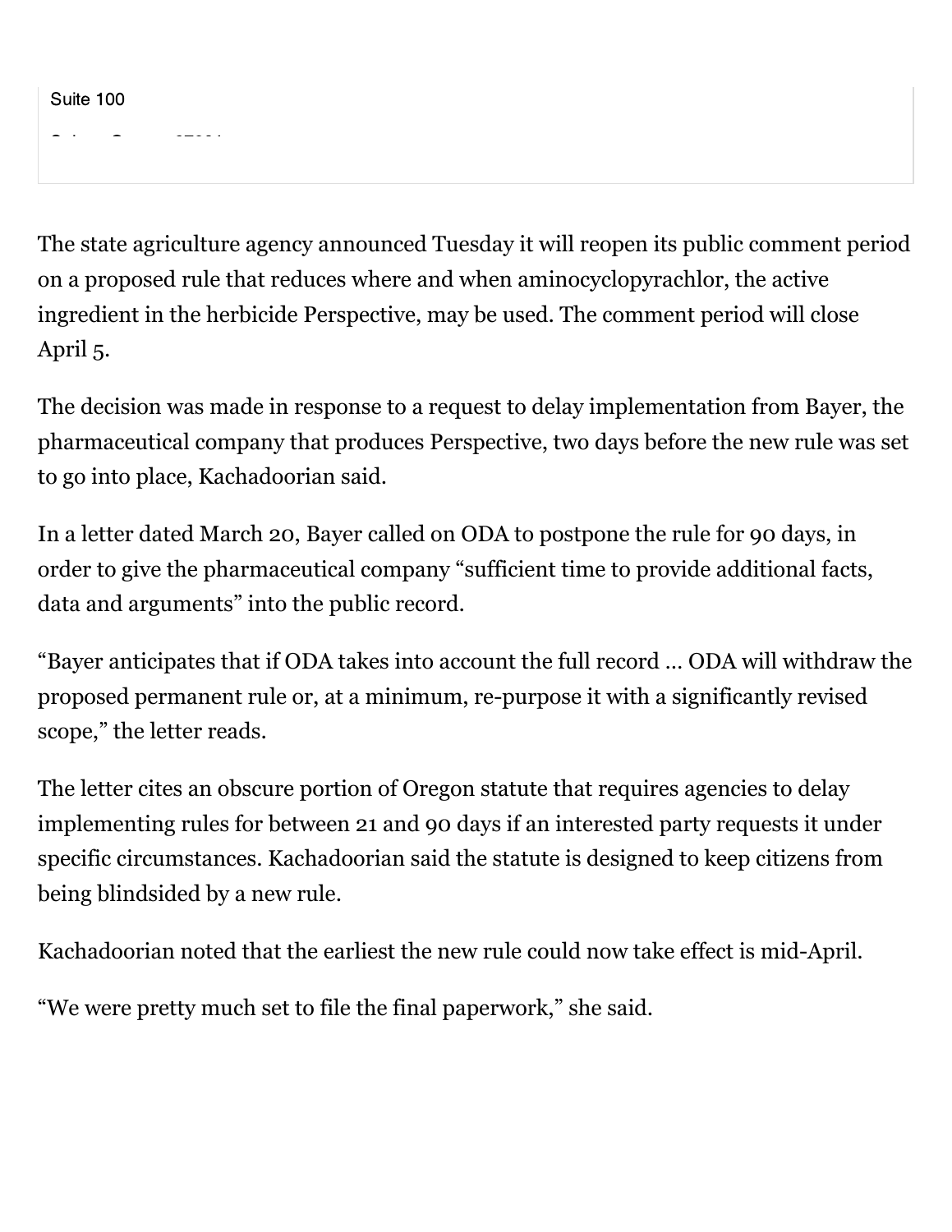The decision comes on the same day a temporary ban on the use of any herbicide containing aminocyclopyrachlor on right-of-ways along Oregon roads was slated to expire. That ban was put in place in September. Until ODA finalizes its new rules, Kachadoorian said local and state agencies will be able to freely use the compound, which has been linked to dead ponderosa pines in Central Oregon and beyond, as long as they follow the directions on the label.

In an email, Lisa Arkin, executive director of the Eugene- based nonprofit Beyond Toxics, criticized the delay as an unnecessary concession that makes it easier to use the controversial compound in the short-term.

Arkin wrote that she thought the timing of the letter was a deliberate attempt to delay the rule and allow Oregonians to keep using the chemical.

"This huge multi-national corporation has a team of corporate lawyers to locate these arcane laws," Arkin wrote.

She added that spring is when herbicides like Perspective are often applied, and spring rains can carry residue into water sources.

The compound, commonly abbreviated as ACP, first gained notoriety in Central Oregon after contractors selected by the Oregon Department of Transportation chose Perspective in 2012 for a multiyear project to kill weeds along a 12-mile section of U.S. Highway 20, northwest of Sisters.

A couple years later, employees from the U.S. Forest Service noticed browning needles and other signs of declining health among ponderosa pines and other trees in the area. Testing showed that ACP was present in the dead and dying trees. Subsequent reviews by the Forest Service confirmed that the problem was more severe than originally believed, and the agency announced plans in February to remove about 2,100 ponderosa pines in the area.